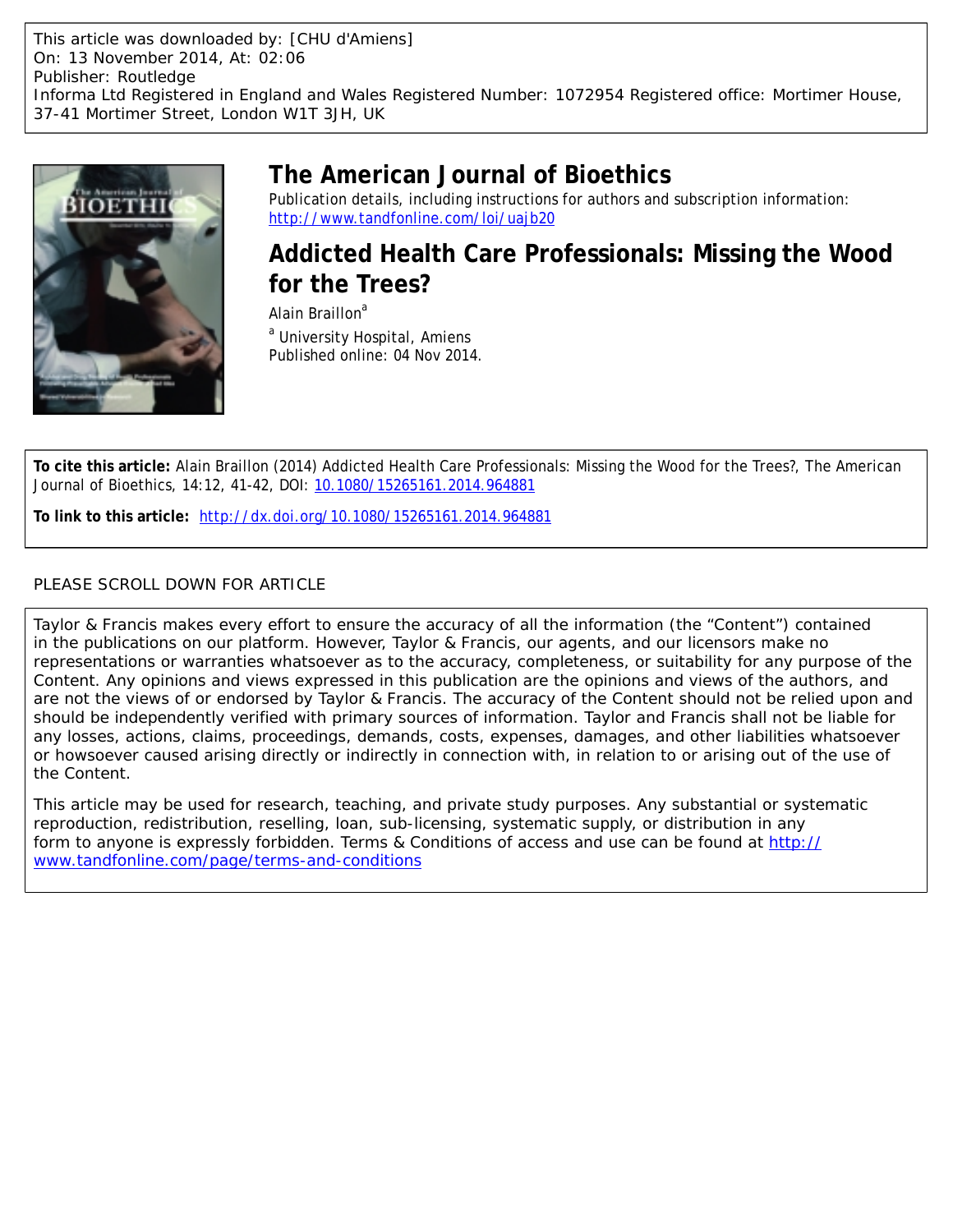Pham, J. G., P. J. Pronovost, and G. E. Skipper. 2013. Identification of physician impairment. Journal of the American Medical Association 309: 2101–2102.

Volkow, N. D., G. J. Wang, J. S. Fowler, and D. Tomasi. 2012. Addiction circuitry in the human brain. Annual Review of Pharmacology and Toxicology 52: 321–336.

# Addicted Health Care Professionals: Missing the Wood for the Trees?

#### **Alain Braillon, University Hospital, Amiens**

Banja (2014) is rightly concerned with addicted health care professionals, a security issue too rarely raised as even the magnitude of this problem remains poorly investigated, but his title is unduly provocative and he may have missed the most damaging addiction.

First, is testing of school bus drivers a bad idea? Testing is efficient and clearly lays down the rule. Federal law mandates implementing and maintaining a drug and alcohol testing program compliant with the Department of Transportation regulations (49 Code of Federal Regulations [CFR], Part 382 and Part 40). This has not only concerned targeted pilots since 1991 but also includes many jobs, even pipeline controllers. Transportation is the gold standard for security, and the Office of the Secretary of Transportation clearly states that a "drug and alcohol testing program is a critical element of the Department of Transportation's safety" [\(http://www.dot.gov/odapc/](http://www.dot.gov/odapc/why_this_program_is_important) [why\\_this\\_program\\_is\\_important\). For a long time, identi](http://www.dot.gov/odapc/why_this_program_is_important)[fying best practice through benchmarking has been essen](http://www.dot.gov/odapc/why_this_program_is_important)[tial for improvement in quality and security \(Braillon et al.](http://www.dot.gov/odapc/why_this_program_is_important) [2007\). In contrast, focusing on rare and tragic events, such](http://www.dot.gov/odapc/why_this_program_is_important) [as a Stevens Johnson syndrome or a case settled for \\$15.5](http://www.dot.gov/odapc/why_this_program_is_important) [million \(Banja 2014\), may not be the best method to](http://www.dot.gov/odapc/why_this_program_is_important) [improve quality of care \(West, Weeks, and Bagian 2008\).](http://www.dot.gov/odapc/why_this_program_is_important) [For too long, health care professional organizations and](http://www.dot.gov/odapc/why_this_program_is_important) [the Surgeon General have failed to raise the bar. Happily,](http://www.dot.gov/odapc/why_this_program_is_important) [Levinson and Broadhurst \(2014\) recently claimed,](http://www.dot.gov/odapc/why_this_program_is_important) ["Hospitals should be required to perform random drug](http://www.dot.gov/odapc/why_this_program_is_important) [tests on all health care workers with access to drugs.](http://www.dot.gov/odapc/why_this_program_is_important)"

Second, an effective policy against addiction, like any other policies, must (a) use methods based upon scientific evidence, (b) be subject to regular evaluation, and (c) stand on several pillars such as prevention, treatment, and public safety. There is no magic bullet and speaking up is only a piece of a comprehensive framework. Moreover, even in the United States, where there is a long history of promoting speaking up and protecting those who do so (the Lloyd–La Follette Act was issued in 1912), retaliation (bullying, gagging, criminal prosecution, etc.) against whistleblowers remains too frequent in health care organizations (Lowes 2010). It is no accident that Philipsen and Soeken (2011) provided a " survival guide" for nurses who want to blow the whistle. In Canada, protection for whistleblowers is notoriously poor (http://canadians4accountability.org/accountabilityand-whistleblowing). In Europe, except the United Kingdom, it is even worse, and speaking up is even an offense in France (Braillon 2010).

Third, tobacco is the most frequent and damaging drug. It kills one out of two who use it. Approximately 480,000 people die prematurely from smoking or exposure to secondhand smoke each year in the United States, which is far more than the 292,000 U.S. soldiers who died during World War II. Smoking by health care professionals is also damaging to the quality of care. In fact, it is a major barrier to tobacco interventions with patients. When compared with physicians who smoke, nonsmoking physicians are more likely to identify the smoking status of their patients, provide advice on quitting and intensive cessation counseling, and initiate cessation interventions (Huang et al. 2013). Last, the role model cannot be ignored. Nonetheless, among the 800,000 U.S. licensed practical nurses the prevalence of smoking is 21% (Sarna et al. 2014). This is far more than in the general population (16%). Accordingly, pediatric nurses perform poorly in identifying and counseling parents who smoke about the risks of secondhand smoke when their children are treated in hospitals (Braillon and Croghan 2014). Among U.S. physicians, the prevalence is 11%, which remains too high. In Italy, the prevalence of smoking among health care professionals is 44%—more than twice of the general population: 48% for nurses, 34% for doctors (Ficarra et al. 2011). Smoking in health care professionals questions their training and consistency. Are they aware of the outcomes (life expectancy for smokers is at least 10 years shorter than for nonsmokers) and that efficient treatments are available? Personally, I would not rely more on a health care professional who smokes than on a hygienist with grubby fingernails.

Impaired professionals can receive the help they need to return to safe practice, as recovering professional

Address correspondence to Alain Braillon, Alcohol Unit Treatment, University Hospital, 80000 Amiens, France. E-mail: braillon. alain@gmail.com